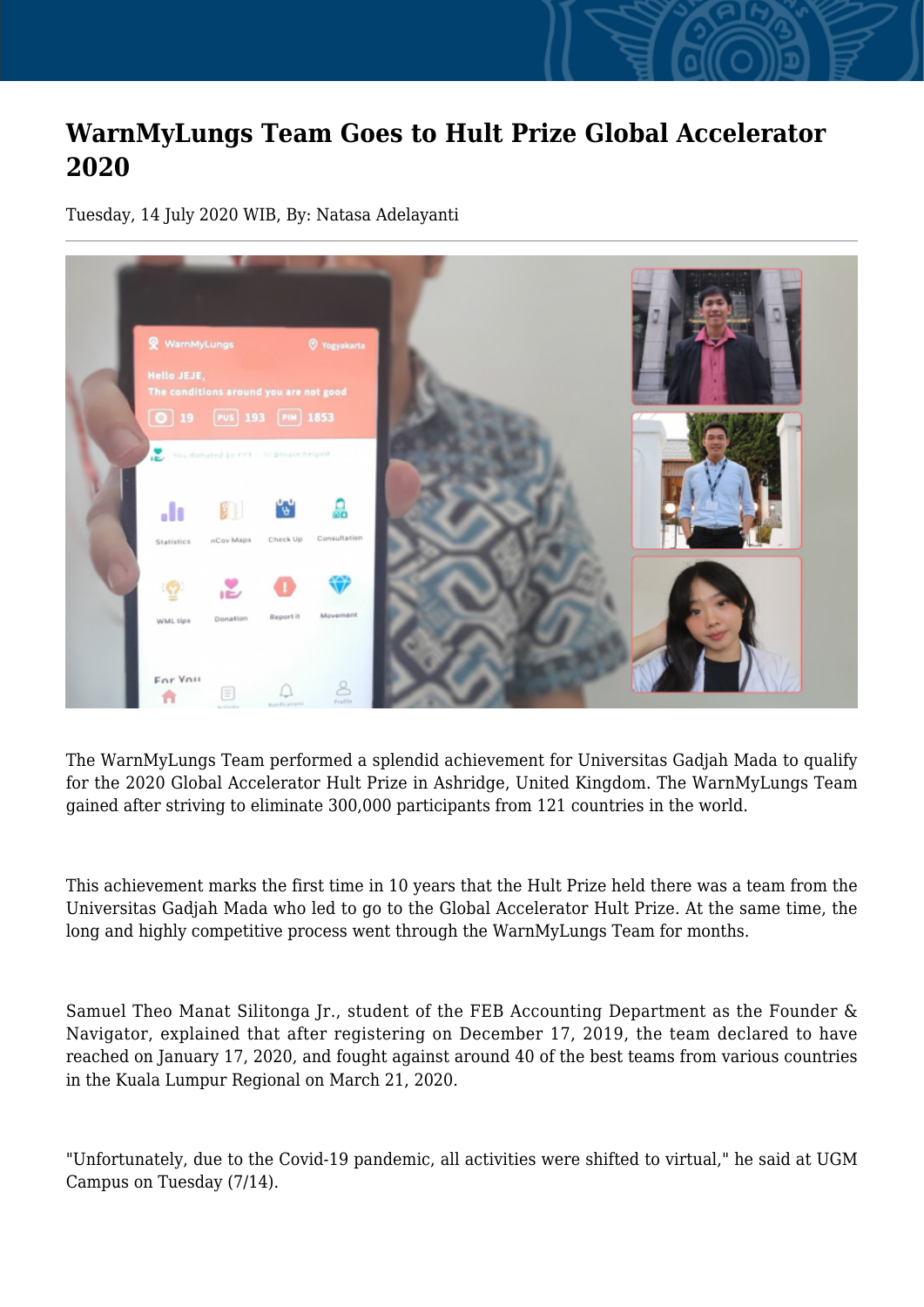Although the position was constrained because all team members separated in different locations, the WarnMyLungs team showed an extraordinary struggle. The team succeeded to astonish the judges through pitching and follow-up interviews.

"Until the announcement on March 24, 2020, we were declared the main winners of the KL Regional and joined 30 other major winning teams from 22 other regions," Samuel said.

He explained that WarnMyLungs is an innovative warungs-caring platform with bold-eco-movement. The team is also equipping itself with various initiatives that have a direct impact on society and the environment.

"Since June 2020, the WarnMyLungs team engaged in the Global Accelerator Hult Prize virtually, and our enthusiasm has never settled because there are many lessons we have learned," Samuel said.

Meanwhile, during the Covid-19 pandemic, the WarnMyLungs team had conducted a lot of social initiatives. Among them fundraising for personal protective equipment (PPE) for 22 more health facilities in various regions of Indonesia, and distribution of groceries to around 400 more marginalized communities in the area of Yogyakarta.

At present, WarnMyLungs is in the process of developing a multidisciplinary student team. Besides Samuel Theo Manat Silitonga, some students who were delegates for the Hult Prize event were Ricky Setiawan, students of the Management Department of FEB UGM as Co-Founder & Business Development (Management of FEB UGM), and Vania Jesslyn, students of the Faculty of Dentistry UGM as Head of Health and Social Initiatives.

The three of them were delegates from the WarnMyLungs core team who had been working collectively to accomplish the vision and mission of the innovations presented. At the same time, the other core team members are Rakyan Widhowati Tanjung, Erica Lesmana (Accounting, UGM Faculty of Economy and Business UGM), Rajesh Siburian, Muklas Rahmanto (UGM Vocational School), Tiara Ellen Elyora (UGM Faculty of Law), and Tiffani Sandradewi Wignjosoesastro (UNDIP General Medicine).

Author: Agung Nugroho Translator: Natasa A